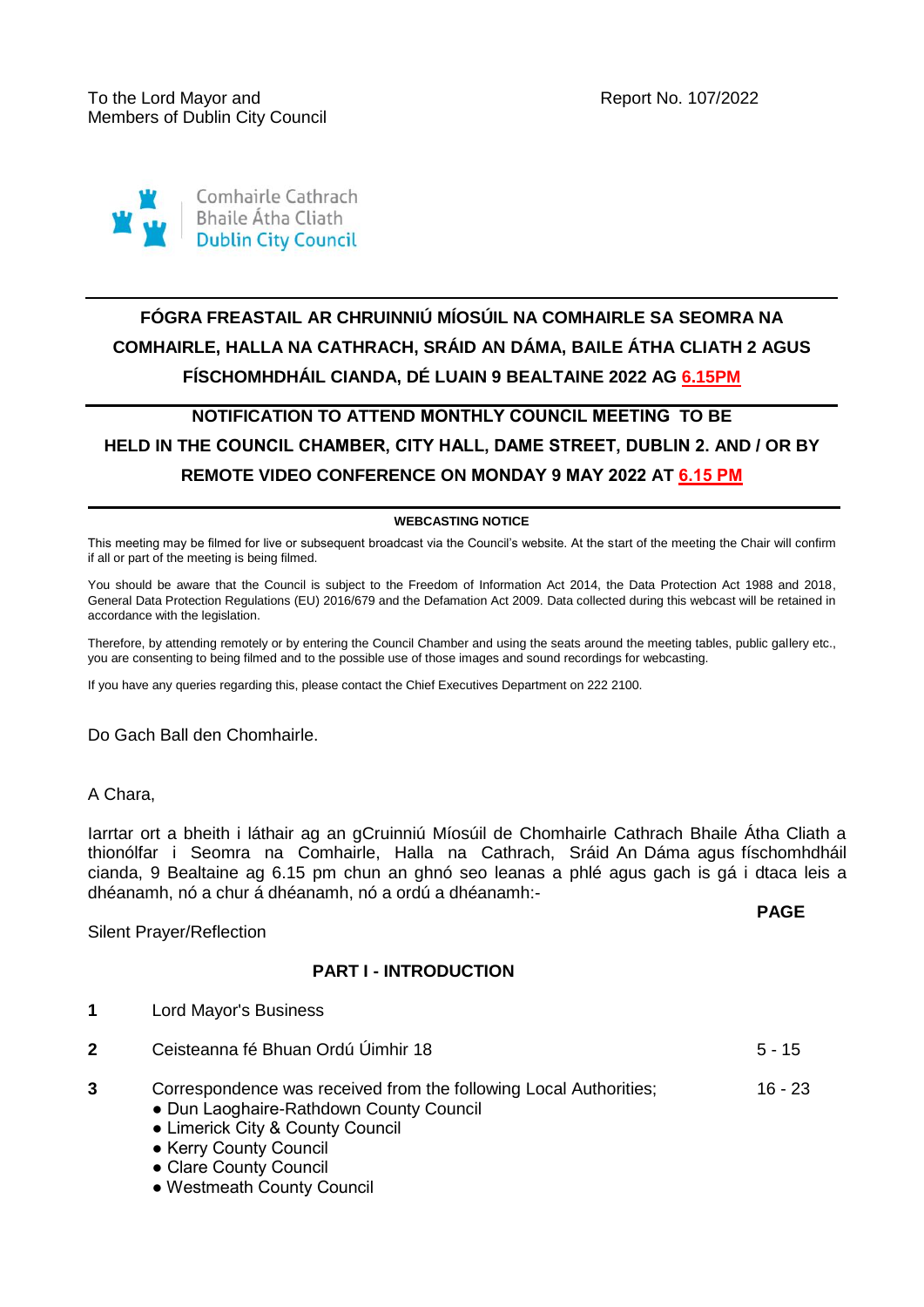### **PART II - GOVERNANCE ISSUES**

- **4** To confirm the minutes of the City Council Meeting held on the 4th April 2022. 24 68
- **5** Report No. 121/2022 of the Chief Executive, Part 8: Proposed refurbishment 69 74 works at the Irishtown Sports Stadium, 1 Kerlogue Road, Dublin 4, in compliance with Section 138 of the Local Government Act 2001 informing the Council of works which are about to commence and in compliance with the Planning and Development Regulations 2001.
- **6** Report No. 125/2022 of the Area Manager A/Central Area (U. Donnellan) 75 76 With reference to a proposal to initiate the procedure for the Extinguishment of the Public Right of Way over the laneway to the rear of the dwellings at O'Connell Avenue, Geraldine Street and Berkeley Road, Dublin 7.
- **7** Report No. 129/2022 of the Executive Manager (F. D'Arcy) With reference 77 78 to the disposal of the Fee Simple Interest under the Landlord and Tenant (Ground Rents) (No. 2) Act, 1978.
- **8** Granting of Licenses and Leases:
	- **(a)** Report No. 137/2022 of the Executive Manager (P. Clegg) With reference to 79 81 the proposed grant of a Lease of the premises at 12-16 Walkinstown Green, Walkinstown, Dublin 12 to Walkinstown Association for People with an Intellectual Disabilities Limited t/a Walk WIth You.
	- **(b)** Report No. 136/2022 of the Executive Manager (P. Clegg) With reference to 82 84 the proposed grant of a further 35 year lease in the Salmon Fishery Islandbridge Dublin 8 to the Dublin and District Salmon Anglers Association Limited.
- **9** Disposal of Property:
	- **(a)** Report No. 135/2022 of the Executive Manager (P. Clegg) With reference to 85 87 the proposed disposal of plot to the rear of 5 Corduff Park, Blanchardstown, Dublin 15.
	- **(b)** Report No. 138/2022 of the Executive Manager (P. Clegg) With reference to 88 90 a proposed disposal of a plot to the side of 25 McKee Avenue, Finglas, Dublin 11.
	- **(c)** Report No. 139/2022 of the Executive Manager (P. Clegg) With reference to 91 92 the proposed disposal of a plot to the front of 201 Buttercup Park, Darndale, Dublin 17.

#### **In compliance with Section 183 of the Local Government Act 2001 copies of the above reports were circulated to every Member of Council 10 days in advance of this meeting.**

- **10** Report No. 123/2022 of the Assistant Chief Executive (C. O'Reilly) Social 93 140 Housing Supply and Delivery Monthly Update Report.
- **11** Report No. 117/2022 of the Assistant Chief Executive & City Engineer (J. 141 145Flanagan) - Quarterly Report of the Active Travel Programme Office - April 2022.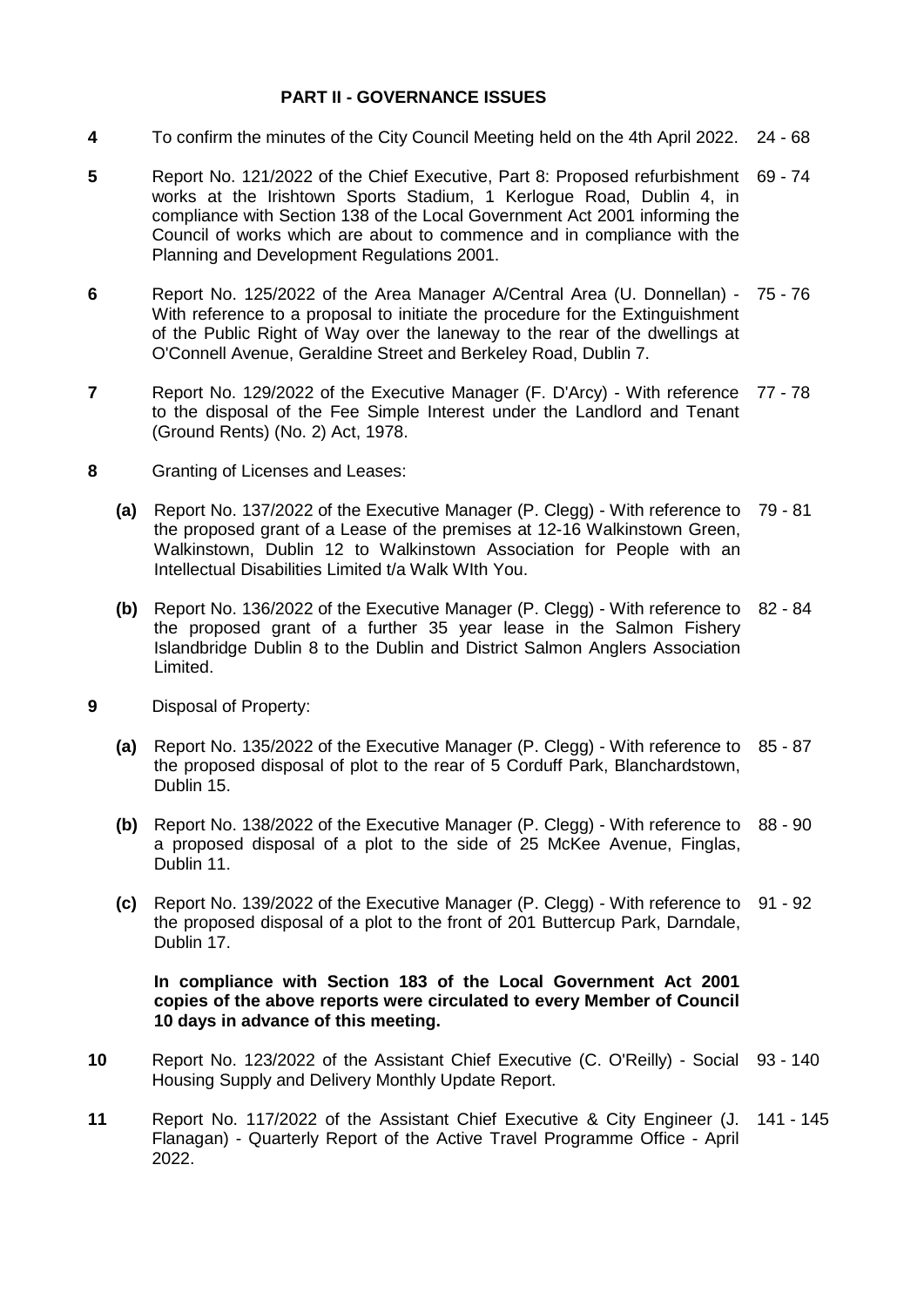- **12** Report No. 130/2022 of the Head of Finance (K. Quinn) Monthly Local Fund 146 148 Statement.
- **13** Report No. 131/2022 of the Chief Executive (O. Keegan) With reference to 149 204 the Annual Financial Statements 2021.
- **14** Report No. 132/2022 of the Finance Strategic Policy Committee Budget Consultative Group - With Reference to the Allocation of Additional Resources. 205 - 207
- **15** Report No. 122/2022 of the Chairperson (Cllr. D. De Róiste) of the Dublin City Joint Policing Committee - Annual Report of the Joint Policing Committees 2021. 208 - 256
- **16** Report No. 140/2022 of the A/Senior Executive Officer (R. Dowling) With 257 258 reference to the Renewal of Dublin City Centre Business Improvement Districts (BID) Scheme under L. G. (Business Improvement Districts) Act 2006.
- **17** Report No. 141/2022 of the Chief Executive (O. Keegan) Monthly 259 316 Management Report.

#### **PART III - POLICY AND BREVIATES**

- **18** Report No. 116/2022 of the Corporate Policy Group Breviate of the meeting 317 319 held on the 25th March 2022, Lord Mayor Alison Gilliland, Chairperson.
- **19** Report No. 118/2022 of the Area Committees Breviates of Area Committee 320 327 meetings held in the month of April 2022.
- **20** Report No. 124/2022 of the North Central Area Joint Policing Sub-Committee 328 329 - Breviate of the meeting held on 11th April 2022, Councillor Tom Brabazon, Chairperson.
- **21** Report No. 134/2022 of the South Central Area Joint Policing Sub-Committee - Breviate of the meeting held on 25th April 2022, Councillor Daithí Doolan, Chairperson. 330 - 331
- **22** Report No. 126/2022 of the Economic Development and Enterprise Strategic Policy Committee - Breviate of the meeting held on the 12th April 2022, Councillor Claire O'Connor, Chairperson. 332 - 334
- **23** Report No. 133/2022 of the Housing Strategic Policy Committee Breviate of the meeting held on the 13th April 2022, Councillor Dermot Lacey, Chairperson. 335 - 336
- **24** Report No. 127/2022 of the Finance Strategic Policy Committee Breviate of 337 338 the meeting held on the 24th March 2022, Councillor Séamas McGrattan, Chairperson.
- **25** Report No. 128/2022 of the Protocol Committee Breviate of the meeting 339 341held on the 24<sup>th</sup> March 2022, Councillor Anne Feeney, Chairperson.